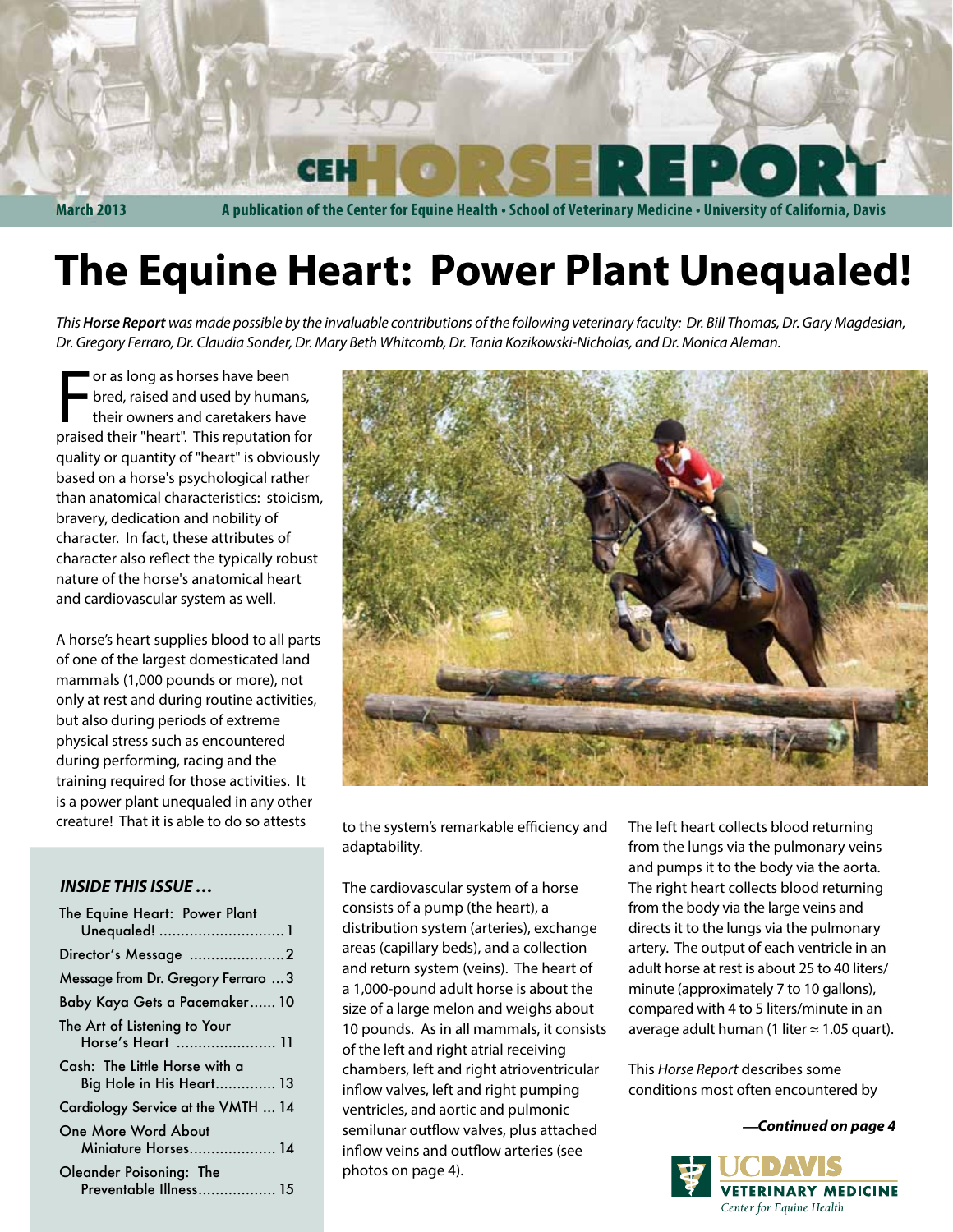### **DIRECTOR'S MESSAGE**



*Dr. Claudia Sonder*

*In the steady gaze of the horse shines a silent eloquence that speaks of love and loyalty, strength and courage. It is the window that reveals to us how willing his spirit, how generous his heart.*

 $\mathbf A$ s a veterinarian, and the daughter<br> $\mathbf A$ of a man who lived with heart disease, I have long been fascinated with the resilience and simplicity of the four chambered heart. Most of us take it for granted that this marvelous biological pump within us functions for years on end without our conscious input or control. What manufactured device can exist under pressure and perform at variable speeds for eighty to one hundred years without a tune up? We attribute many qualities to our hearts and we do the same to animals. The words heart and horse go together. Throughout history, horses have been praised for their hearts- in terms of valor, loyalty, and strength. I have known horses with incredible work ethics that are devoted and committed despite physical limitations and I described these animals as having a great deal of heart. The truth is that horses need good hearts. Greater than 50% of their body mass is skeletal muscle and they evolved as prey animals

who needed to move quickly to stay alive. Horses have incredible cardiac reserve. They can contract their spleens in moments of excitement and nearly double their oxygen carrying capacity. Their heart rates can jump from 30 beats per minute (bpm) at rest to 240 bpm in maximal exercise. On top of that, heart disease is relatively rare in horses.

Examination of the cardiovascular system of the horse has come a long way, and yet the art of cardiac auscultation, or listening to the heart carefully with a stethoscope, remains the mainstay of detection of cardiovascular disease. In the 1800s, it was a veterinary scientist that first described the heart sounds and their source within the equine heart, and this work was extrapolated to human medicine. The detection of abnormal heart sounds or rhythms, especially in performance horses, is often a cause for concern and raises questions about future athletic potential and performance. Many a pre-purchase exam has come to a halt upon the identification of a murmur. As cardiac ultrasound has become

Veterinarians will often recommend a second exam 4 to 6 months after the original cardiac ultrasound to evaluate the heart muscle's response to altered flow and establish prognosis for athleticism. Occasionally, foals are born with congenital heart defects including holes in the wall that divides the left and right ventricles or pumping chambers. These are known as a ventricular septal defect and the size and location of the defect determines the long-term prognosis of these horses.

Advancements in technology have allowed us to fit Holter monitors to horses to observe the electrical activity of the heart under different degrees of exercise. We have improved ability to diagnose arrhythmias and track normal cardiac responses to extremes of exercise. Endurance and three-day event riders use heart rate monitors to direct fitness training and monitor physiologic stress in competitions. We now have the capability to look at cardiac enzymes such as troponin in horses to detect evidence of heart

*Despite all of our advanced testing and diagnostic capabilities in veterinary medicine, heart rate continues to be one of the best prognostic indicators associated with diseases such as colic in the horse.*

more advanced and accessible, we now know that there are physiologic murmurs that can be quite loud and that are not associated with underlying heart disease or pathology. These murmurs often dissipate with exercise. We know that there are flow murmurs that occur under physiologic stress that are transient and of little consequence to athleticism. Cardiac ultrasound can reveal the source of a pathologic murmur, whether it be a leaky valve or area of blood vessel constriction leading to or from the heart.

muscle injury. Human pacemakers have been installed in horses with arrhythmias and the prospect of biological pacemakers introduced through gene therapy has been investigated in dogs. Thankfully, the incidence of heart disease continues to be lower in horses than in other species and is not associated with obesity as it is in humans. Because of their size and their poor tolerance of thoracic surgery, open-heart surgery and treatment with advanced pharmacology is still not on the immediate horizon. Sadly, horses with congestive heart failure pose a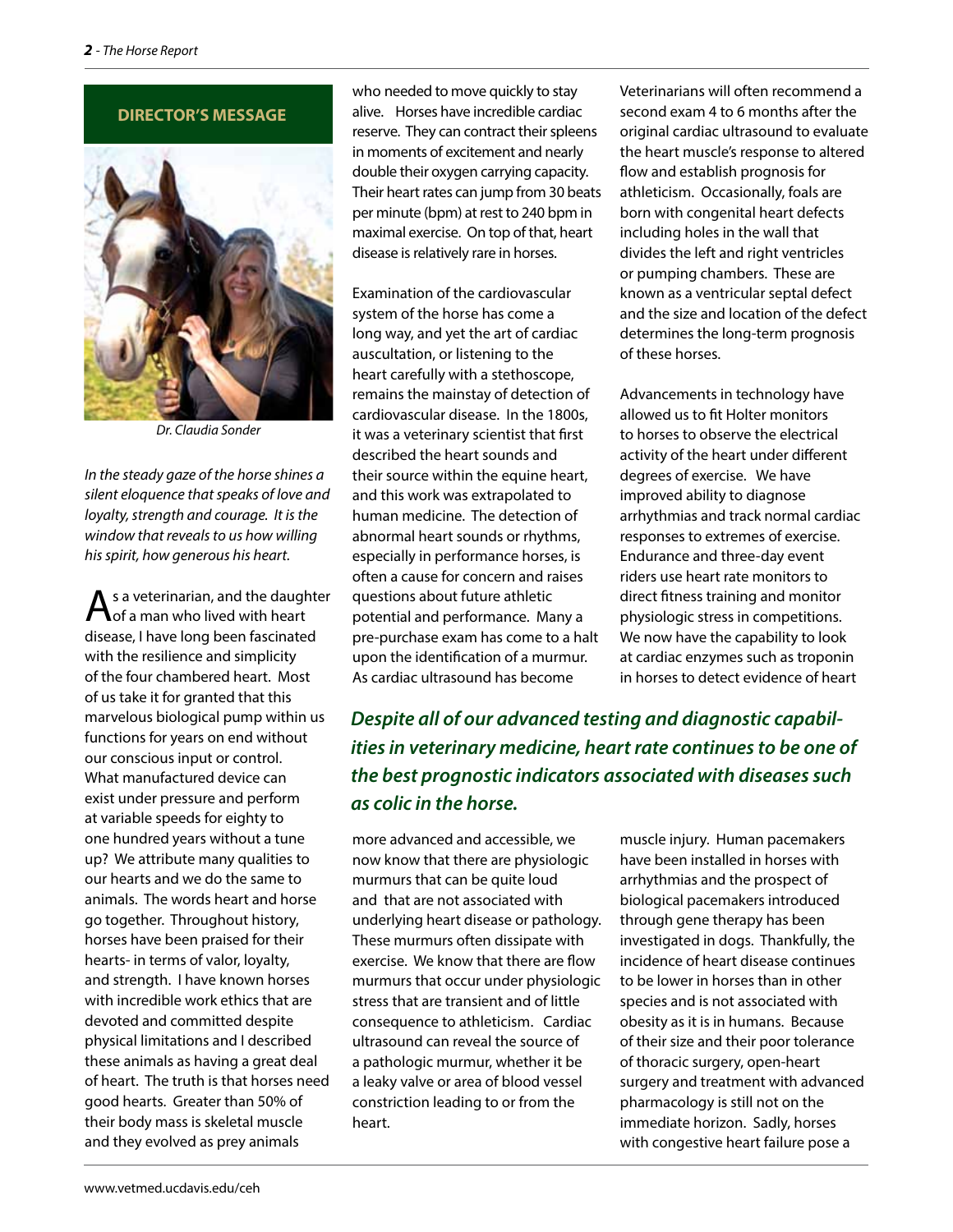safety issue for those around them and options for treatment are limited. Early detection and management of cardiac disease carries with it the best chances for long term survival, which for the average horse is 630,720,000 heart beats in a lifetime.

This *Horse Report* reviews the anatomy and functionality of the equine heart and discusses several of the most common equine heart problems. The videos contained in the electronic *Horse Report* (Zmag) will guide the horse owner and serve as a reference tool for veterinarians as to the normal sounds of the equine heart and the process of auscultation. The Cardiology Service at UC Davis works closely with the Large Animal Ultrasound department to identify underlying heart disease and offer guidance and treatment options for horses with abnormalities detected in the field.

We encourage horse owners to buy a stethoscope and practice listening to your horse's heart. Despite all of our advanced testing and diagnostic capabilities in veterinary medicine, heart rate continues to be one of the best prognostic indicators associated with diseases such as colic in the horse. Having the ability to communicate accurate heart rate to your veterinarian in an emergency situation can make the difference between life and death.  $\ast$ 



#### **MESSAGE FROM DR. GREGORY FERRARO**



*Dr. Gregory Ferraro*

ate last year while thinking about how far the Center for Equine Health has advanced during my tenure and where it needed to go in the future, it suddenly dawned on me that at the end of 2012, I would have been its Director for 15 years. As rewarding and satisfying as my job has been, 15 years is a sufficient tenure for political office holders, Deans, Chancellors and Center Directors. At that point I realized that a change in leadership at the CEH was necessary and that a planned transition in that leadership was the proper course of action.

Consequently, a formal recruitment process seeking an individual who could lead the CEH well into the future was begun. One of our applicants was Dr. Claudia Sonder, a graduate of the UC Davis School of Veterinary Medicine, a well-respected sport horse veterinarian, and an individual with strong leadership qualities and intellectual capacity. Dr. Sonder was initially hired as my Assistant Director and has been working with me and the CEH staff for the past 12 months. During that period, she has excelled at every task assigned to her and has developed an intimate knowledge of the needs and operations of the CEH.

Therefore, with Dean Lairmore's endorsement, Dr. Sonder has taken the reins of the CEH directorship effective January 15, 2013, while the formal recruitment process is completed. This is a change that I welcomed and facilitated because I sincerely believe it is in the best interests of the CEH, the School of Veterinary Medicine and the horse enthusiasts we serve. I ask that you welcome Dr. Sonder to her new position and provide her with the same enthusiastic support that you have given to me during my tenure. I am certain that with your help she can take the Center to new heights.

As for me, I'm not going anywhere. I will continue my participation in the CEH as a senior advisor for as long as needed to effect a smooth and productive leadership transition. I am also currently serving the School of Veterinary Medicine as the Associate Director of its Large Animal Clinic and will be participating in any other areas of administration that Dean Lairmore may assign. This institution has been good to me and I am committed to participating in its success for as long as I remain a productive member of the team.

Finally, I want to thank each and every one of you, both University personnel and the public I have tried to serve, who have helped and supported me in my role as CEH Director. You all are responsible for any successes I may have achieved. I will always cherish my relationship with you and hope to continue serving you all in a different capacity. Together our future looks bright and I am excited to explore new possibilities for personal and institutional growth.

Sincerely, Gregory L. Ferraro, DVM

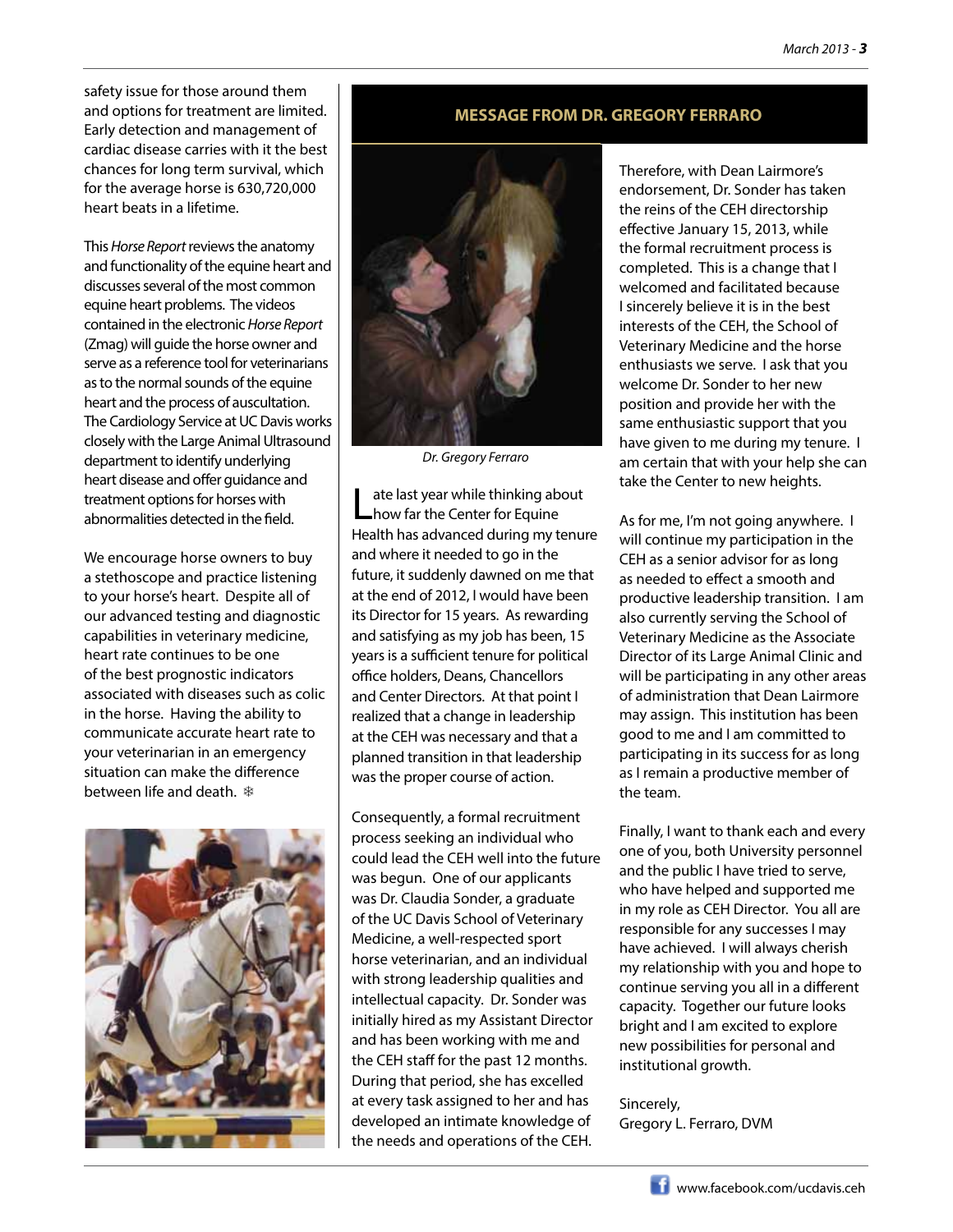#### **The Equine Heart** *— From page 1*

equine cardiologists, including some common congenital defects, some causes of heart problems, and the diagnostic methods that are currently used. In general, however, horses have excellent cardiac health.

### **Cardiac Disorders**

Horses generally do not have the same types of cardiac problems experienced by humans, such as coronary heart disease (atherosclerosis) and heart attacks. But because most horses are not kept as companion pets and are expected to perform work or athletic feats with a rider, the consequence of any kind of cardiovascular disease in a horse may be greater than it might be in a dog or a cat. In addition to the potential effect of a cardiac problem on performance, the safety of the rider must also be considered in determining the future of the horse.

The main observable signs of a heart problem in horses include:

- Loss of condition
- Increased fatigue during exertion
- Shortness of breath
- Increased rate or effort of breathing
- Weakness occasionally resulting in collapse or fainting
- $\blacksquare$  Signs of fluid accumulation in the abdomen or beneath the skin of the lower thorax

Depending on the severity of the problem, these signs may initially appear only when the horse is subjected to moderate or strenuous exercise. With a severe cardiac disorder, these signs may appear during normal, nonstrenuous activities or even at rest.

A physical examination in a horse with cardiac disease will usually

reveal an abnormality in the audible heart sounds or in the heart rate and rhythm. When an abnormality is suspected, further evaluations by electrocardiogram (EKG) and echocardiogram (ultrasound imaging) may be performed to more precisely identify the nature and severity of the abnormality. Chest radiographs may also be used to help determine heart size and abnormalities in the lungs and chest cavity, but these are often difficult to obtain with conventional equipment in adult horses because of their large body size.

### **Heart Murmurs**

During an examination of a horse's chest and heart with a stethoscope, a veterinarian may detect an abnormality by the sound of a heart murmur, which is the sound of turbulent blood flow usually caused by an abrupt increase in the velocity of blood flow. When blood moves smoothly through the heart and blood vessels, very little sound is produced (like water flowing smoothly through a hose).

Most heart murmurs are caused by blood flow that becomes turbulent because of increased velocity due to a leak or obstruction in one of the heart valves or because of abnormal communication between different parts of the heart (like the increased velocity and spraying sound you get when you put your thumb across the end of the hose). However, there are some soft, short, variable heart murmurs that may be heard with no other detectable evidence of heart disease. Such murmurs are referred to as normal or "innocent". If there is uncertainty about the origin or significance of any heart murmur, further evaluation is usually performed by echocardiography, which provides detailed images of the inside of the heart and can detect abnormal blood flow patterns.

Heart murmurs are graded on a scale of Grades 1 to 6, as follows:

**Grade 1** – Very soft murmur that requires extended auscultation to detect.



*Photo on the left shows the outside of a horse's heart. Photo on the right shows the inside of the left heart. Ao = aorta, PA = pulmonary artery, LA = left atrium, LV = left ventricle, RV = right ventricle, VM = mitral valve, AoV = aortic valve.*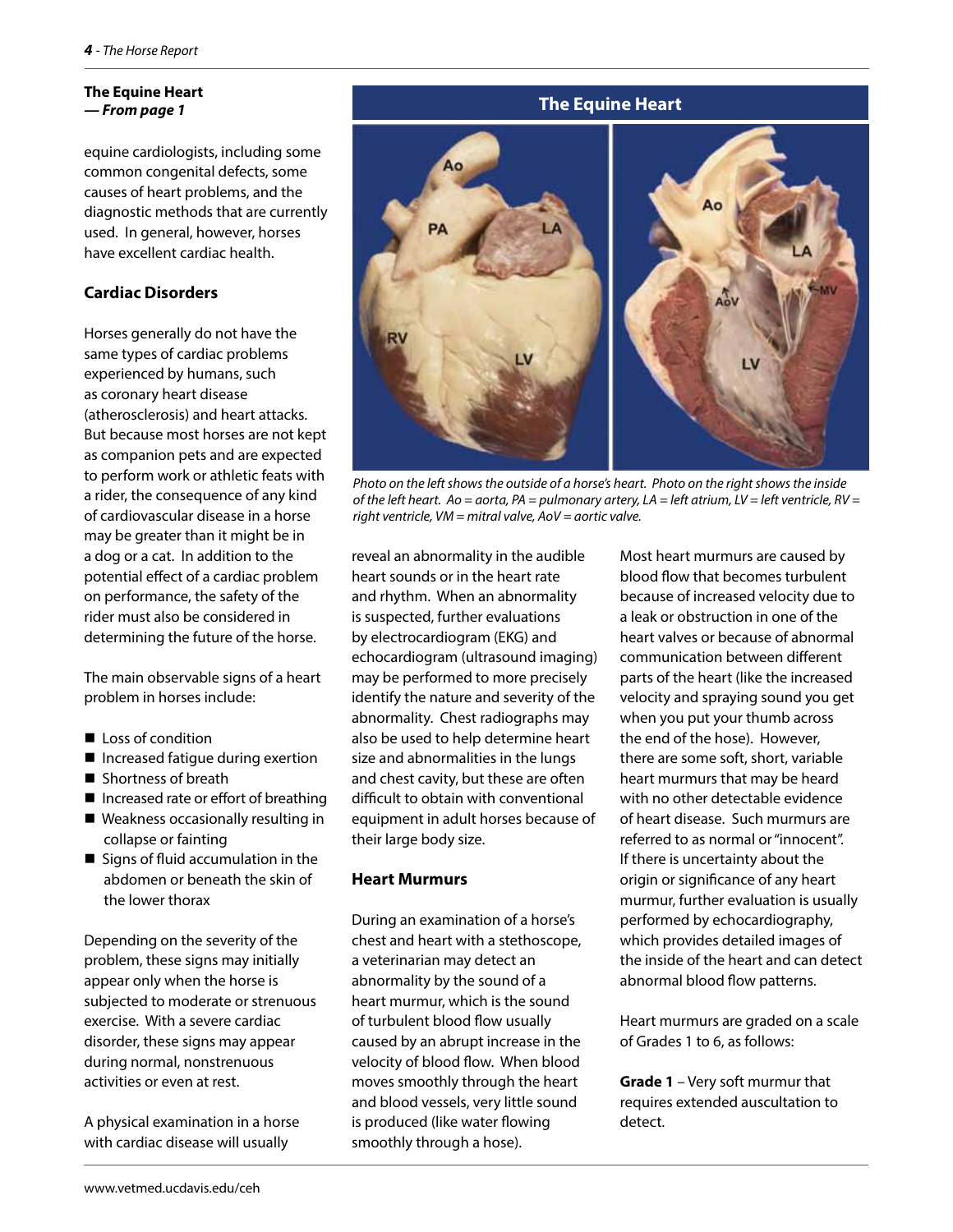**Grade 2** – Readily audible murmur that is softer than S1 or S2.

**Grade 3** – Readily audible murmur that is moderately loud and similar in volume to S1 and S2.

**Grade 4** – Readily audible murmur that radiates widely and is louder than S1 or S2.

**Grade 5** – Very loud murmur with a palpable thrill (vibration) that is detectable with fingertip pressure over the heart.

**Grade 6** – Very loud murmur associated with a palpable thrill that is audible with the stethoscope held just off the chest.

Heart murmurs are further classified by when in the cardiac cycle they occur—during ventricular filling (diastole, after S2 and before S1) or during ventricular contraction (systole, between S1 and S2). Finally, they are described by their length and musical qualities.

The majority of heart murmurs heard in the horse are physiologic or benign. These murmurs can increase in intensity with submaximal exercise and can also be heard with high vagal tone or when the horse is in an excited state. One classic example of this is colic. Often during a painful colic episode a murmur can be heard with a stethoscope that has not been heard before and that will resolve when the colic resolves.

It is important to know which heart murmurs merit further diagnostics and which heart murmurs can be considered incidental. In general, heart murmurs should be assessed by a specialist, especially when accompanied by other signs of cardiac dysfunction or illness. In addition to listening to the murmur with a stethoscope, a cardiologist will be able to assess the heart via echocardiography (cardiac ultrasound). Blood flow through the heart can be analyzed through color flow echocardiography, pinpointing the cause or causes of the murmur. Additionally, the whole heart can be scanned to assess chamber size and contractility.

### **Congenital Heart Defects**

Congenital heart defects are abnormalities that are present at birth. They occur much more commonly in humans and dogs than in horses. These abnormalities are often discovered within the first few weeks to months of life when a heart murmur is heard during stethoscopic examination of the chest and heart.

Although rare, congenital heart defects can prevent the development of an athletic career and in some cases can be life-threatening. For this reason, every newborn foal should receive a thorough cardiac examination.

A wide variety of simple or complex congenital heart defects may occur, but only a few have been recognized often enough to be reported in more than a few individual horses. The most accurate technique for identifying specific defects and evaluating their severity is twodimensional echocardiography (ultrasound imaging) supplemented by Doppler echocardiography (imaging of blood flow within the heart and associated blood vessels).

The most commonly reported congenital heart defect in horses is **ventricular septal defect**, described below. Another defect, **patent ductus arteriosus**, which is common in humans and dogs, is relatively rare in horses beyond 1 to 2 weeks of age. The ductus arteriosus—a large blood

vessel in the fetus that connects the pulmonary artery with the aorta, bypassing the lungs—closes more slowly after birth in horses than in humans and dogs, so that a soft, continuous murmur can be heard in newborn foals up to about a week of age. Horse owners should not panic if their veterinarian pronounces that their newborn foal has a heart murmur, although a follow-up exam should be conducted to make sure the murmur disappears.

#### **Ventricular Septal Defect (VSD).**

Ventricular septal defect consists of a hole in the muscular wall between the two ventricles and is the most commonly recognized congenital heart defect in horses. It also occurs as one part of more complex defects.



In simple cases, the hole results in the passage of oxygen-rich blood from the higher pressure left ventricle to the lower pressure right ventricle and pulmonary artery, primarily during ventricular systole. Because some of this blood bypasses the lungs, it is not fully oxygenated. A systolic heart murmur is usually heard on the right side of the chest over the cranial part of the heart.

*— Continued on page 6*

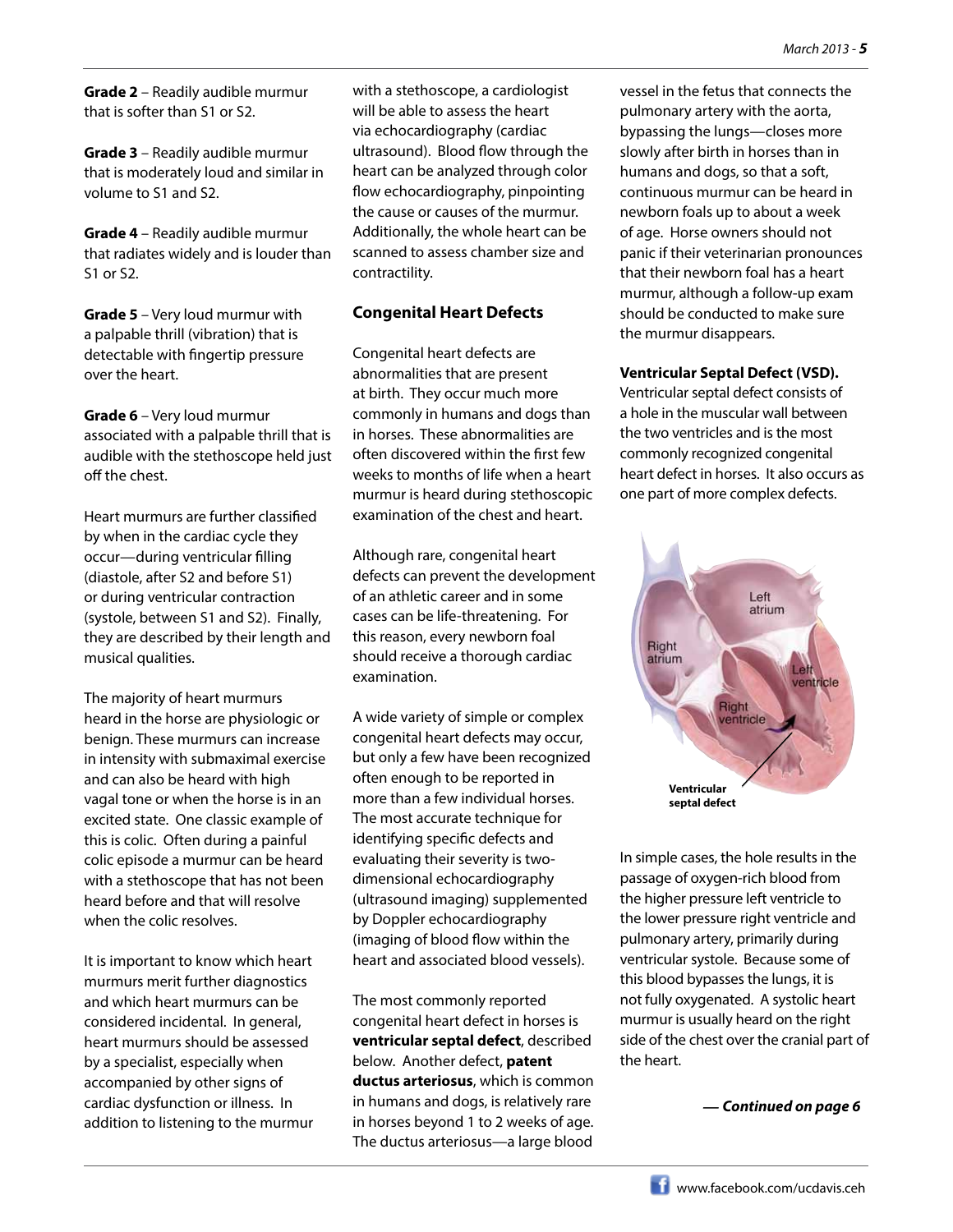#### **The Equine Heart** *— From page 5*

Depending on the size of the hole and the amount of blood passing through it, the pulmonary arteries and veins and the left atrium and ventricle are subjected to an increased workload because of this extra volume of blood. If the hole and the resulting shunt are small, the adverse effect on cardiac function may be minimal, and the horse may be fully capable of engaging safely in moderate physical activities without evidence of fatigue or shortness of breath. If the hole is larger and the shunt is greater, there may be signs of cardiac insufficiency with minimal exertion, and the horse may be very limited in its athletic ability. The nature of the defect can usually be confirmed using two-dimensional and Doppler echocardiography.

#### **Patent Ductus Arteriosus**

**(PDA).** The ductus arteriosus is a large blood vessel connecting the fetal pulmonary artery to the descending aorta, allowing blood from the right ventricle to bypass the nonfunctioning lungs and be directed toward the abdomen and placenta. In all mammals, the ductus constricts at or shortly after birth, eliminating this fetal connection and allowing for the normal development of the blood vessels in the lungs.

Unlike most other domestic animal species, persistent slight opening of the ductus arteriosus is quite common in newborn foals. Because the pressure in the aorta is higher than that in the pulmonary artery throughout the cardiac cycle, blood flows through the ductus from the aorta to the pulmonary artery, and a "continuous" murmur can be heard over the pulmonary artery on the left side of the chest.



*Ventricular septal defect (VSD). Photo on left (A) shows a small VSD in the upper ventricular septum just below the aortic valve (arrow). Photo top right (B) shows an echocardiogram withe the VSD opening between the left ventricle and aorta (arrow). Photo bottom right (C) shows the same view but with multicolored, disorganized turbulent flow through the VSD into the right ventricle during ventricular systole. RA = right atrium, RV = right ventricle, LV = left ventricle, Ao = aorta.* 

Closure of the ductus usually occurs within the first week of life, and the murmur disappears. If the ductus remains open beyond the first week, it is called a **persistent** or **patent ductus arteriosus**. The resulting shunt may cause blood volume overload in the pulmonary arteries and veins and the left atrium and ventricle. Although slight patency (an open state) in the first week is very common in foals, patency beyond the first week is rare.

**Complex Defects***.* Congenital heart defects are uncommon in horses, but when they occur, multiple or complex defects appear to be more common than in other species such as dogs and cats. These may occur as combinations of embryologically unrelated defects, or as recognized combinations such as **tetralogy of Fallot**(consisting of a ventricular septal defect, pulmonic stenosis, rightward malpositioning of the

origin of the aorta, and right ventricular hypertrophy/thickening) or **truncus arteriosus** (consisting of a ventricular septal defect and a single large arterial trunk exiting both ventricles).

In the most severe cases, there may be shunting of oxygen-poor, darker venous blood from the right heart chambers to the left heart, bypassing the lungs and causing cyanosis (a bluish color to the membranes of the mouth and eyes) at rest or during exertion. These defects can be diagnosed accurately only by X-ray angiography or, more recently, two-dimensional and Doppler echocardiography.

Heart surgery is rarely performed in horses. Congenital heart defects can now be accurately diagnosed using sophisticated ultrasound imaging, but treatment options are very limited for the types of defects horses tend to get.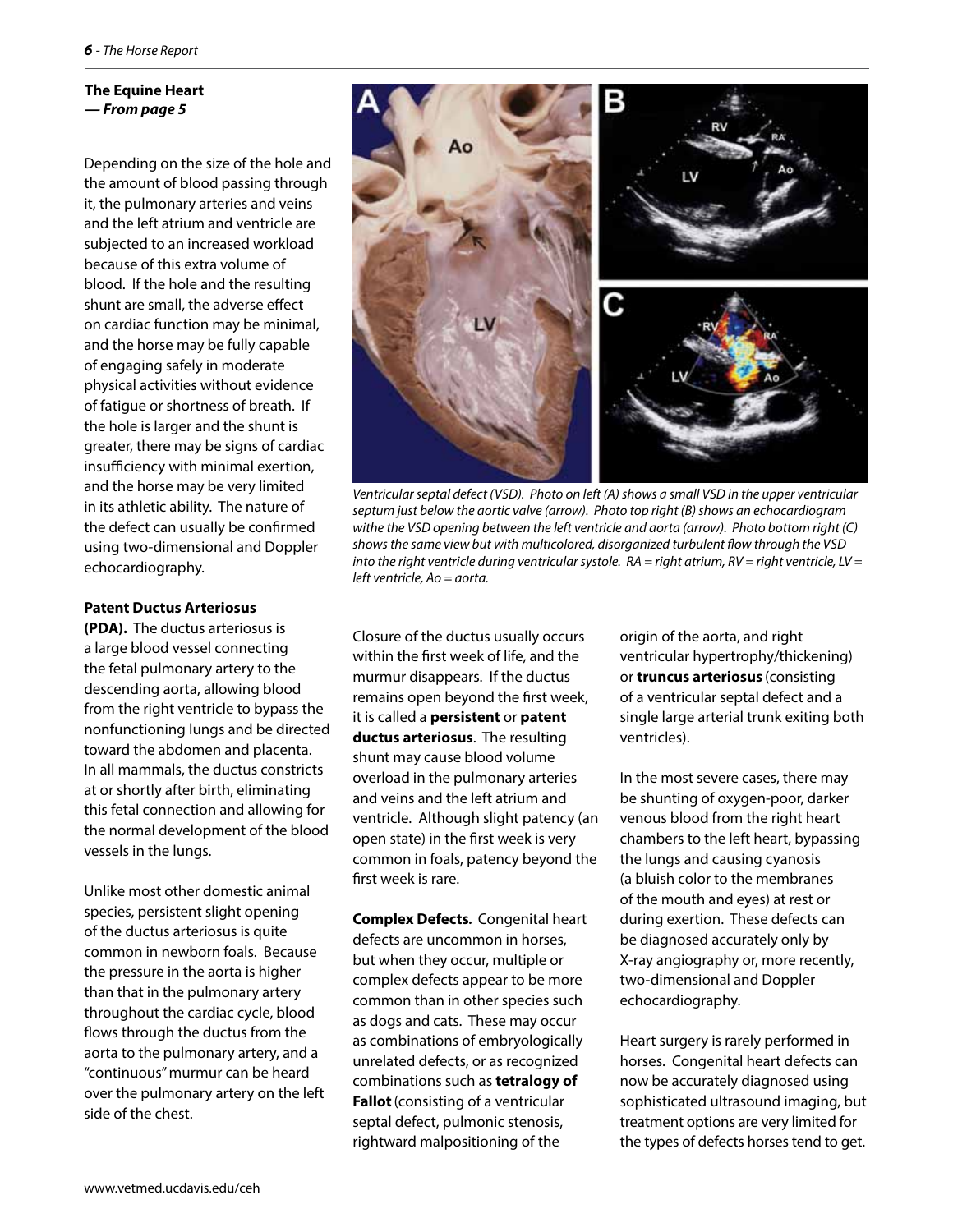#### **Acquired Heart Disease**

Generally speaking, acquired heart disease is relatively uncommon in horses, although it is encountered slightly more frequently than congenital heart defects. It occurs most often in horses older than 5 years and only occasionally in younger horses. Degenerative changes affecting the heart valves, myocardium and lungs are associated with aging, increasing in frequency with age.

The most commonly diagnosed conditions are heart rhythm irregularities and leaks in one or more heart valves. The most common signs associated with heart disease include a reduction in exercise capacity (exertional fatigue), shortness of breath especially following exertion, or the detection of a heart murmur, irregular heart beat, or other audible abnormality in a horse without other signs of illness.

Identification of the electrical rhythm of the heart requires recording of an

**electrocardiogram**, shown below. The normal resting heart rhythm of horses is usually slow (28 to 48 beats per minute) and regular (called **sinus rhythm**). Many horses also have short pauses in their resting heart rhythm caused by "dropped beats" (called **second degree AV block**). These are considered to be normal if they disappear during exercise.

**Atrial Fibrillation.** Atrial fibrillation is an electrical disorder of the heart rhythm—also known as an **arrhythmia**. There are different kinds of arrhythmias, but the most commonly recognized one associated with diminished athletic performance or more serious signs of cardiac insufficiency is atrial fibrillation. With this arrhythmia, the normally regular, organized atrial electrical waves become irregular, disorganized and chaotic, and the atria fail to contract normally. This results in a very unpredictable, irregular heartbeat.

Although atrial fibrillation often develops in horses with advanced structural heart disease and atrial

dilation, horses most often develop this arrhythmia with minimal or no detectable additional signs of heart disease. Draft breeds are more commonly affected. In such cases, signs of cardiac insufficiency are usually not recognized at rest or with mild to moderate exertion, but become apparent at more strenuous levels of exercise.

Accurate diagnosis of arrhythmias requires evaluation of an electrocardiogram, where the lack of normal atrial waves and the very irregular ventricular waves can be readily identified. Further evaluation of the structure and mechanical function of the heart by echocardiography is also recommended, because the prognosis for treatment, recovery and return to previous activity levels is directly related to the presence or absence of underlying mechanical cardiac dysfunction.

If there is little or no evidence of underlying cardiac dysfunction,

*— Continued on page 8*



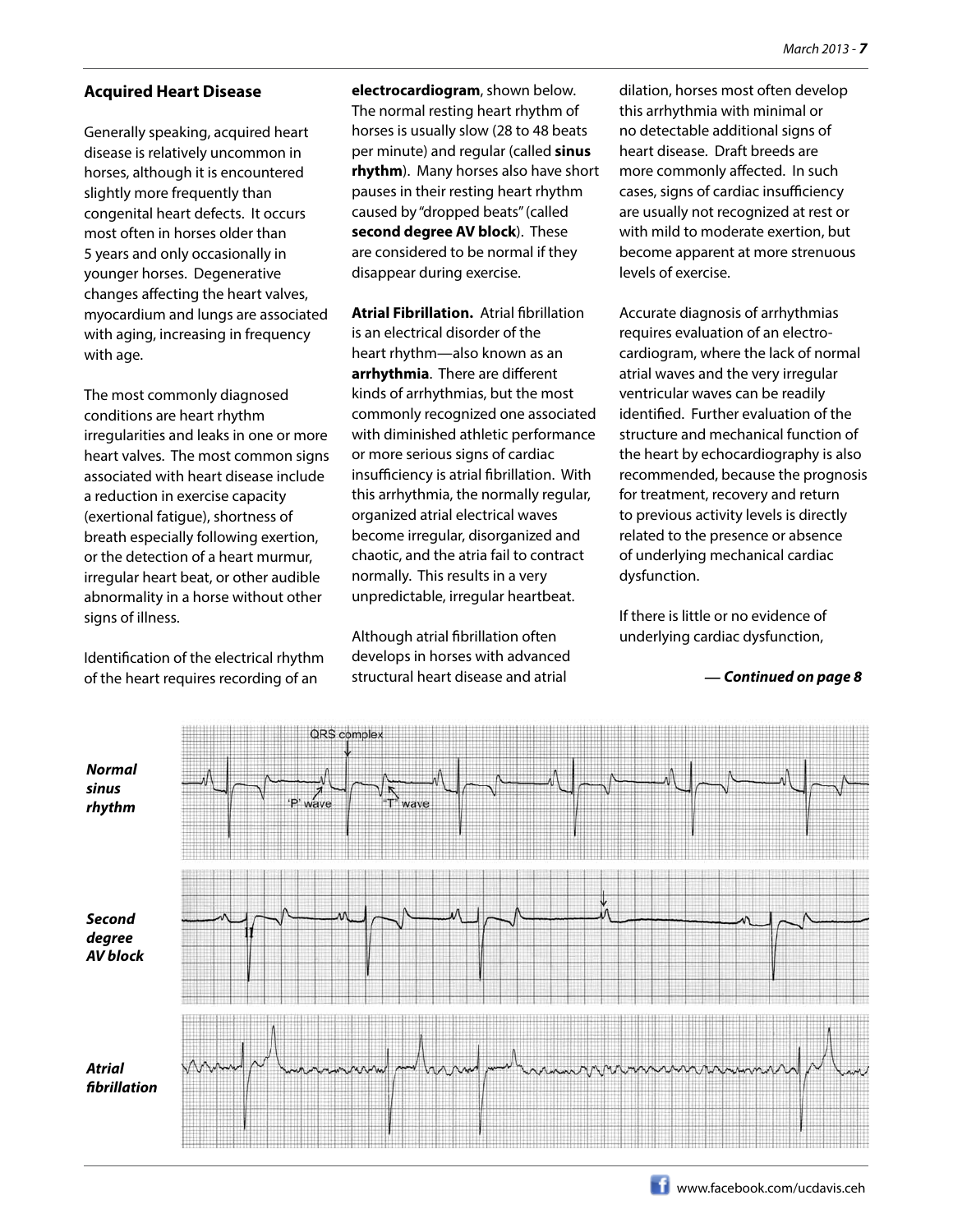

#### **The Equine Heart** *— From page 7*

administration of oral or injectable drugs, especially quinidine, is often successful at converting the arrhythmia to a normal rhythm. Most of these horses are able to return to their previous levels of activity and performance, although some experience one or more recurrences of the arrhythmia, necessitating retreatment or retirement from strenuous activity. Quinidine can become toxic to horses at higher dosages and occasionally treatment must be suspended before conversion of the rhythm can occur. A newer, catheter option for cardioconversion exists for cases that do not respond to quinidine treatment. This option requires general anesthesia and specialized equipment and is still in the developmental stages.

If serious cardiac disease with atrial dilation is present, the prognosis for functional recovery is poor and conversion of the arrhythmia is usually unsuccessful or temporary. Treatment of the signs of cardiac insufficiency with drugs such as digitalis and diuretics may be considered in selected cases where little physical activity is expected.

**Valvular Heart Disease***.* The most commonly recognized acquired structural heart disorders in horses are degenerative valvular deformities. The process causes thickening and deformity of valve leaflets. These defects result in incompetence and insufficiency of one or more heart valves, associated heart murmurs, and dilation of the chambers that must handle the extra regurgitated blood on either side of the incompetent valve. If the valve leak is severe enough, the pressure in the veins

leading to the affected side of the heart increases to the point where fluid accumulation (edema) occurs.

Valvular disease is initially diagnosed by the detection of a heart murmur during a physical examination. It is very important, however, to understand that soft, "innocent" murmurs are often heard in normal foals and adult horses. In order to advise an owner or rider about the significance of any heart murmur, it is critical to distinguish between a normal murmur and a pathologic murmur of valvular regurgitation, and to assess the severity of any suspected valve leaks. Two-dimensional and Doppler echocardiography are the most accurate and least invasive methods to help make such determinations.

In general, mild to moderate valvular insufficiency in a horse without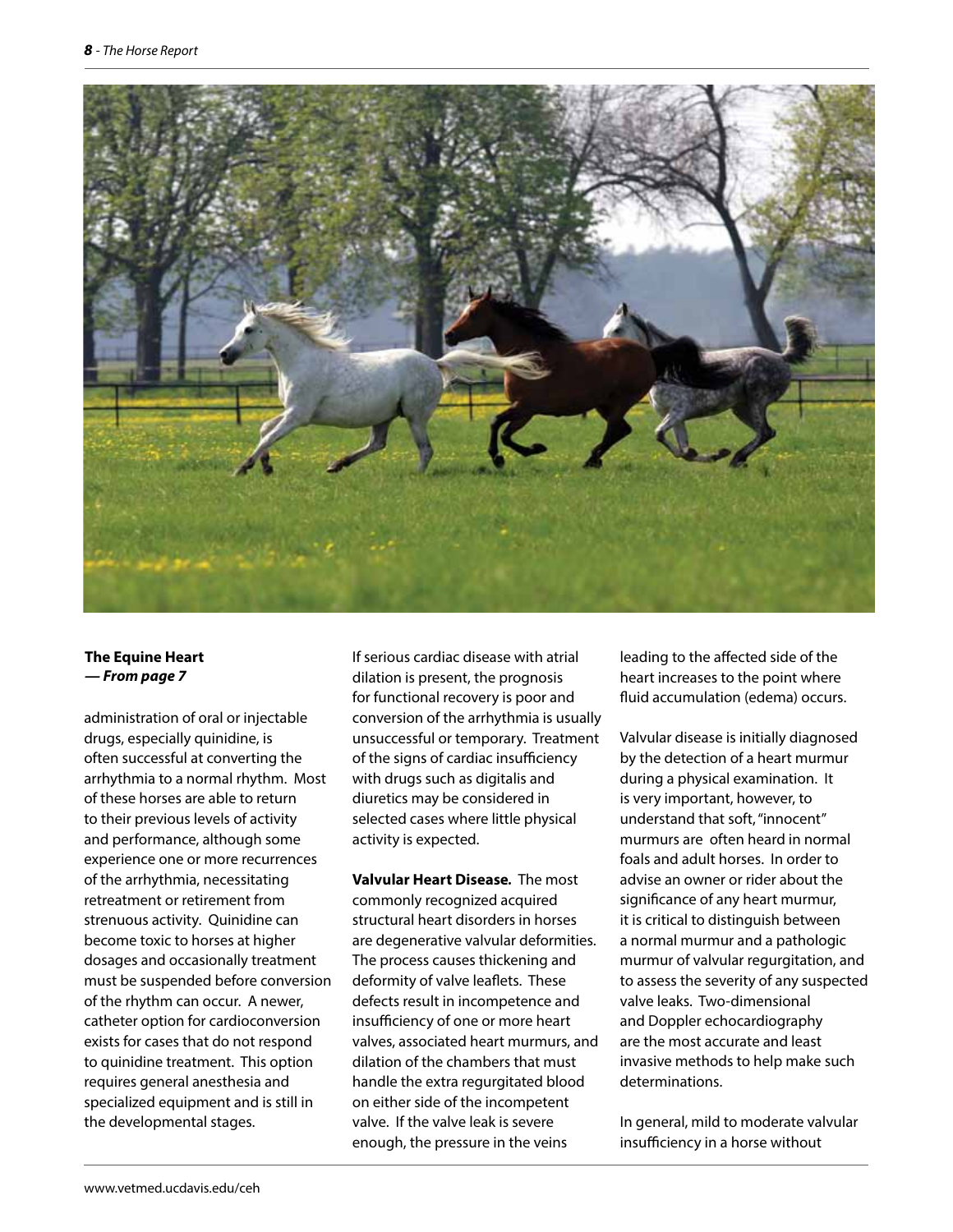reported signs of illness is compatible with continued use for mild to moderate physical activity. More severe valvular disease, especially when it is accompanied by obvious signs of cardiac insufficiency, atrial fibrillation, or severe enlargement of the heart, is cause for a poor prognosis and a strong recommendation against any riding or forced physical activity.

**Myocardial Disease***.* Myocarditis is occasionally suspected in a horse that develops an arrhythmia or other electrical disorder following an infectious disease such as strangles, influenza or an internal abscess. Toxic damage to the heart muscle may also rarely occur as a result of severe dietary deficiency of vitamin E and selenium, or as a result of ingesting the chemical monensin (usually from cattle feed).

**Vascular Disease***.* Horses are known to develop several types of disorders that affect primarily their blood vessels. However, atherosclerosis vascular disease associated with high blood pressure, high cholesterol and fats in humans—is exceptionally rare in domestic animals, including horses. Therefore, the consequences of this condition in humans, including heart attack, stroke and other peripheral arterial disease, are also rare in horses.

The only common condition affecting the veins of horses is **thrombophlebitis** of the jugular vein(s) caused by repeated jugular vein puncture, injection of material outside the vein, or use of a jugular vein catheter. The resulting chemical or physical irritation or infection in or around the vein causes inflammation, swelling and tenderness, followed by formation of a firm clot in a small portion or long segment of the vein. Treatment involves removing the cause and applying symptomatic treatment for discomfort and any associated infection. Note that

thrombophlebitis can occur in other large veins in the horse.

Several conditions may affect the systemic arteries in horses. The most common condition is parasitic arteritis (inflammation of the walls of the arteries) due to the vascular migration of the larval forms of the intestinal parasite *Strongylus vulgaris*. The resulting dilation and thrombosis (and potential obstruction) usually occur at the origin of the large arteries to the intestines, although other arteries may be affected. Fortunately, this condition can usually be treated or prevented by an appropriate antiparasitic drug treatment program. The incidence of this problem declined significantly with the introduction of ivermectin dewormer in the 1980s.

The other most commonly recognized arterial disorder is called **aorto-iliac thrombosis**. In this condition, a clot develops at the point where the abdominal aorta branches toward the hind legs. The resulting restriction of blood flow to the hind limbs can cause signs of lameness, stiffness, weakness and abnormal gait that develops during exercise and usually disappears at rest. Unfortunately, this condition is often progressive and rarely reversible, markedly limiting the athletic uses of an affected horse. Finally, degenerative changes in the wall of large arteries may weaken a vessel and predispose to rupture and bleeding. The most commonly reported sites of such rupture are the root of the aorta in stallions and the uterine artery in mares.

#### **Summary**

The causes of heart disease in horses are often multiple and difficult to determine in individual cases. There is increasing evidence that genetic background may play a major role in a horse's susceptibility to developing

disease. Some heart muscle disorders have clearly been shown to have a major genetic component, and familial or breed tendencies in some conditions strongly suggest that genetics play a role in these conditions.

Unlike in humans, diet and exercise have not been shown to be factors in heart disease in horses, since horses almost never develop atherosclerotic vascular disease leading to stroke or heart attack. Almost all heart diseases except the congenital defects tend to increase with age in horses, just as they do in humans, dogs and cats.

There are no known preventive strategies to reduce the likelihood of heart disease in horses. However, owners of all animals should avoid inbreeding, which may increase the risk of congenital heart defects. We strongly urge owners not to breed any animals with known congenital defects of any kind, including heart defects. It is probably wise to also avoid breeding horses that have developed an acquired heart disorder relatively early in life, as this may indicate an increased susceptibility for that condition in offspring. ❄



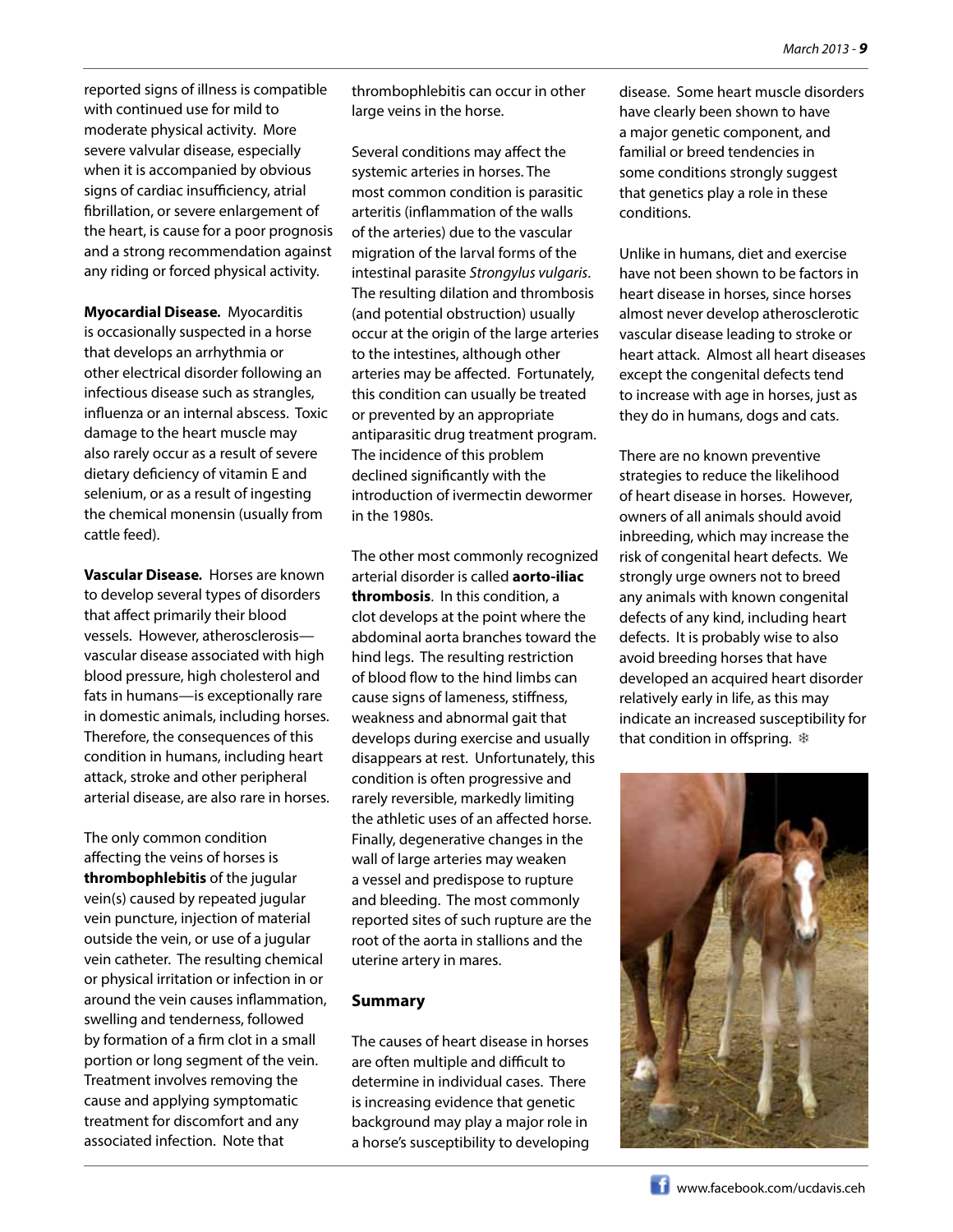# **Baby Kaya Gets a Pacemaker**

## **A Case Study from the William R. Pritchard Veterinary Medical Teaching Hospital**

Aaya, a three-week-old miniature donkey, presented to her local veterinarian because of episodes of fainting. The veterinarian performed a complete physical examination and heard dropped beats that he believed were associated with the fainting. Additionally, he heard a systolic heart murmur. After an electrocardiogram confirmed an abnormal heart rhythm, the veterinarian referred Kaya to the William R. Pritchard Veterinary Medical Teaching Hospital at UC Davis.

Here, Kaya was seen by both the Large Animal Internal Medicine Service and the Cardiology Service. They learned that not only was Kaya experiencing fainting episodes, she was also an unusually quiet donkey baby. She never bucked or played like a normal baby.

When UC Davis veterinarians listened to her heart with a stethoscope, both her abnormal heart rhythm and the heart murmurs described by Kaya's veterinarian were confirmed. To understand the causes of these abnormal findings, both an electrocardiogram (ECG) and an echocardiogram (cardiac ultrasound) were performed.

The ECG showed an abnormal rhythm (arrhythmia) consistent with third-degree AV block,

which is a failure of the inherent pace-keeping mechanism of the heart. The ultrasound showed that the mitral, tricuspid and aortic valves were slightly leaky but that the overall structure and size of the heart were normal. Routine lab work ruled out infection or electrolyte disturbances as the underlying causes of the arrhythmia.

Given these findings, it was suspected that Kaya's thirddegree AV block might be congenital (present at birth as a result of hereditary or environmental influences).

To treat the arrhythmia, Kaya was placed under general anesthesia and a pacemaker was installed. The evidence of the pacemaker's success was seen immediately, as Kaya bucked for the first time that evening!

There were some important considerations for Kaya's health regarding the placement of the pacemaker. First, given Kaya's age, it was likely that she would outgrow her pacemaker and a second surgery would be required. Second, it was critical that the jugular vein used for the



*Baby Kaya*

pacemaker placement would never be used to administer intravenous medications or to draw blood.

The first of these considerations proved to be true, as six months after her initial pacemaker was placed, Kaya needed to return for a second, larger pacemaker to be placed. Her second pacemaker surgery was uneventful and Kaya is a happy donkey again! ❄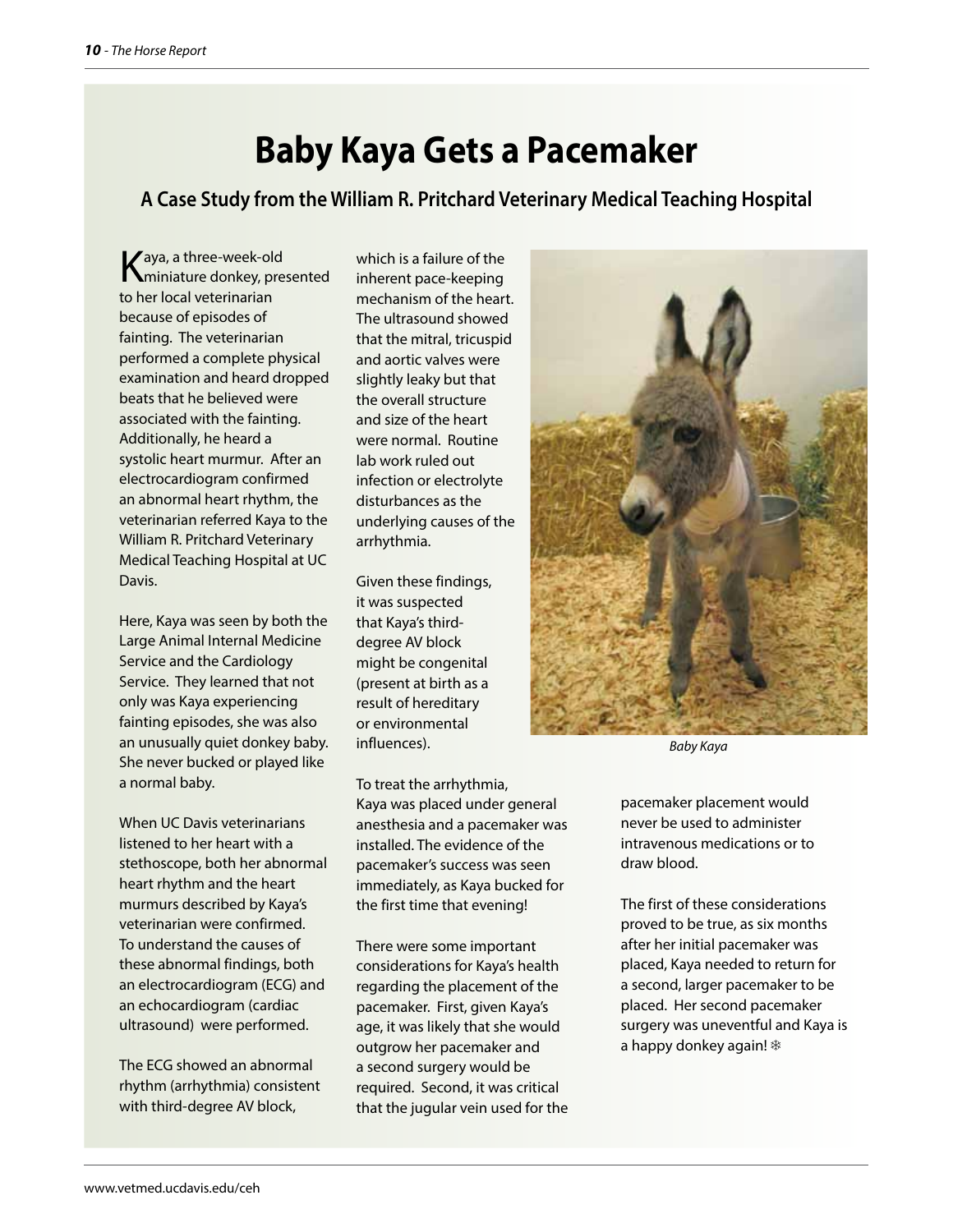# **The Art of Listening to Your Horse's Heart**

uscultation is the action of listening to sounds from the heart, lungs, or other organs, typically with a stethoscope. In human medicine, cardiac auscultation, long considered the centerpiece of the cardiac clinical examination, is becoming a lost art. Some physicians believe that the availability of high-tech diagnostic and therapeutic methods, both more elaborate and more expensive, has replaced auscultation to a large degree. They also believe that there is no substitute for cardiac auscultation and that, when used properly, the simple stethoscope remains a valuable and cost-effective tool that allows physicians to make a rapid and accurate cardiac diagnosis.

Listening to your horse's heartbeat is also valuable for horse owners. It is another way of learning about your horse's health status and to know what is normal for your horse. Stethoscopes come in a range of prices and quality and can be purchased in many places, including online. The average horse owner can do very well with an inexpensive one. An inexpensive stethoscope will allow you to hear the classical "lub-dub" of the heart but will probably not allow you to hear more subtle sounds. Owners of draft horses or very well-conditioned horses may need to spend a little more on a higher quality stethoscope because the heartbeat is more difficult to detect in these animals with larger muscle mass.

The normal resting heartbeat of a horse is between 28 and 48 beats per minute (bpm). Every individual horse has its own "normal," so you should become familiar with what is normal for your horse. The basic heart sounds (known as S1 and S2) sound like a *lub-dub*. This is considered ONE BEAT. Two additional sounds (known as S3 and S4) may or may not be heard as they are usually much softer in intensity. A normal heartbeat could sound like *lub-dub* or it could include the two additional softer sounds to form a sound like *pa-lub-dub-uh*. In any case, this would be considered one beat.

The horse's heart is best heard on the LEFT side behind the elbow and below the triceps muscle. Before applying the stethoscope, use the palm of your hand to feel for the horse's heartbeat (see video contained in the Zmag edition of this *Horse Report*, accessed via our website, www. ucdavis.edu/ceh). With the stethoscope head placed under

the triceps muscle (requires pushing under the muscle), locate the loudest point of the heartbeat in order to get a reliable and consistent heart rate. Each *lub-dub* equals one heartbeat. Horses have a slow heart rate and a typical novice mistake is to double count. Note that the heartbeat of a human is 60 to 80 beats per minute, almost twice as fast as that of a horse.

To simplify the process of determining your horse's resting heart rate, listen to his heartbeat for 15 seconds and then multiply that number by four to arrive at bpm. In Part 2 of the video contained in the Zmag edition, Peppy's heart rate for 15 seconds was 10 beats, so her resting heart rate was 40 bpm.

Increased heart rates can be heard in many conditions including colic, laminitis, late-term pregnancy, and illness. During an emergency, the heart rate of your horse can be a valuable piece of information for your veterinarian. If your colicky horse has a



heart rate of 36 bpm and pink mucous membranes, it is likely that it is safe for your veterinarian to quickly finish the call they are on. If, however, your horse has a heart rate of 80 bpm and muddy mucous membranes, your veterinarian may want to head to out to see him immediately. A persistently increased heart rate can be a sign of cardiac disease.

Happy auscultating!

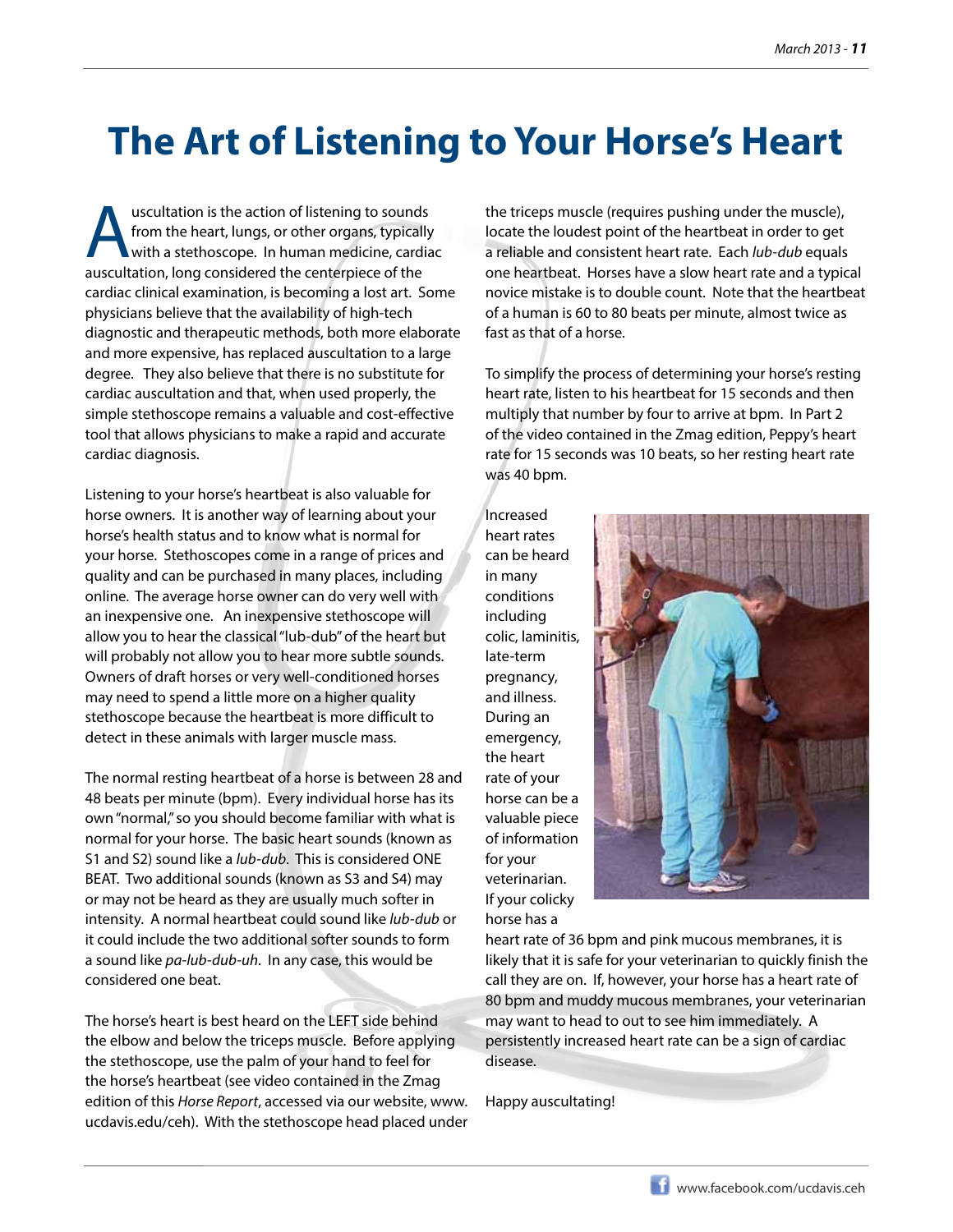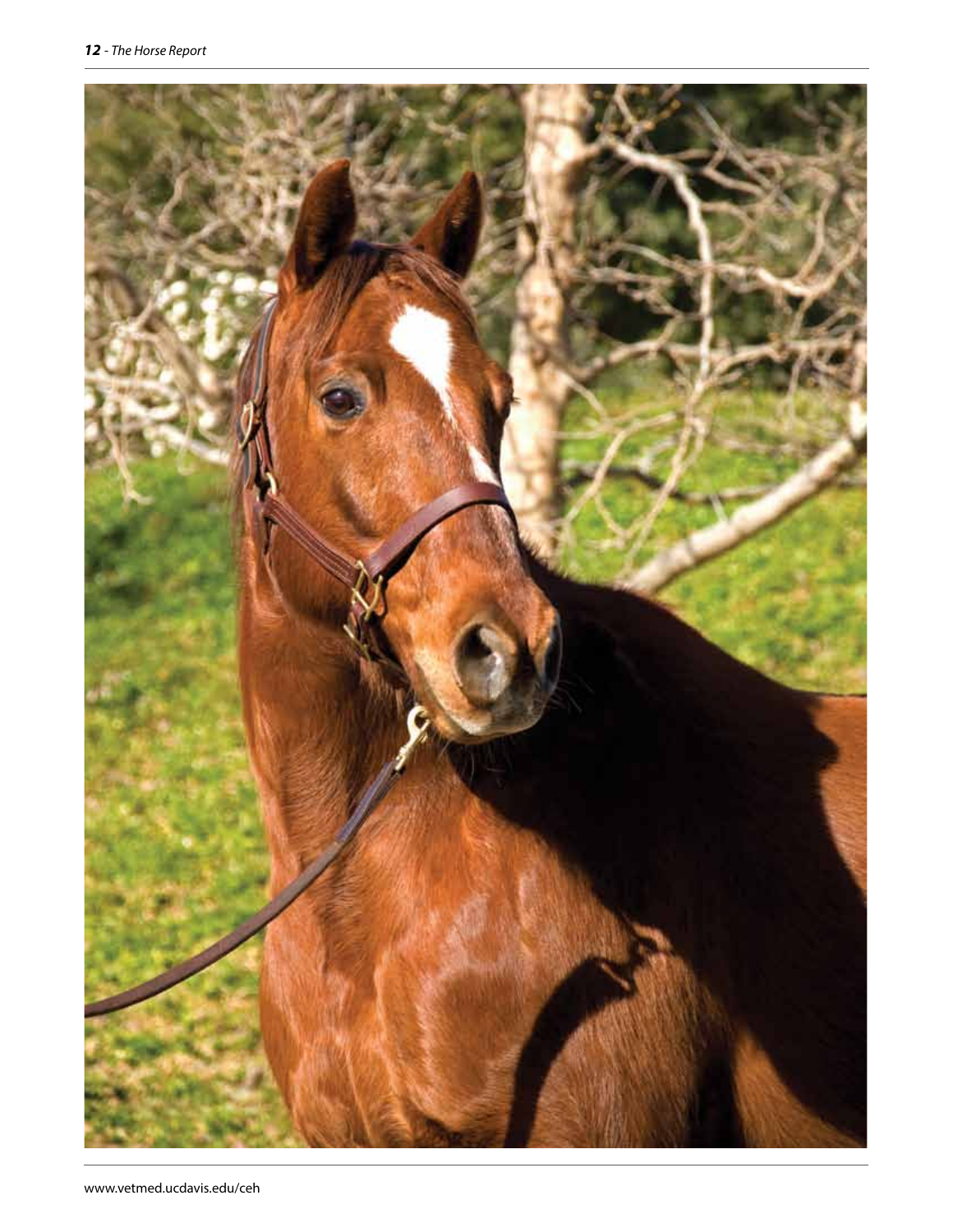# **Cash: The Little Horse with a Big Hole in His Heart**

*Thanks to Dr. Mary Beth Whitcomb of the UC Davis School of Veterinary Medicine for this story and the accompanying ultrasound images of Cash's heart murmur.*

mong the permanent residents of **1.** The Center for Equine Health is a little horse named Cash who was born with a ventricular septal defect, or a hole in his heart. He has been living here since he was 2 years old and is now a thriving 14-year-old. For the past 12 years, Cash has been performing a valuable service for the UC Davis School of Veterinary Medicine by being a model for veterinary students.

A ventricular septal defect means that Cash has an opening between the right and left ventricles of his heart, which causes blood to flow from the left to the right ventricle when the heart contracts (see illustration). Similar to other species, VSDs are the most common congenital heart defect in horses. It is not known whether these types of congenital defects are hereditary.

While the condition may sound severe, it is important to realize that many horses can live full lives with a normal or near-normal life expectancy as long as the hole is smaller than 2.5 cm (about 1 inch) in diameter. Horses



*Cash, pictured here with CEH Director Dr. Claudia Sonder, has lived at the Center for Equine Health for 12 years.*

with a VSD larger than that often live a shorter life but may not show any symptoms until later in life. While Cash did have exercise intolerance when put into training as a 2-year-old, he is otherwise healthy and shows no outward symptoms in his less demanding career as a TA (teaching assistant) at the Center for Equine Health.

Since 2001, Cash has helped teach the art of cardiac auscultation (listening to the heart with a stethoscope) and echocardiography (cardiac ultrasound) to over 250 veterinary students. The students learn to hear and characterize the heart murmur and then see the structural changes that produce it. Cash also has helped many residents in internal medicine to refine their skills in cardiac ultrasound

so that more veterinarians will be skilled and familiar with this important condition.

Cash always has a great demeanor, is very cooperative, and knows his job. During ultrasound exams, he will stand with his right leg forward to ease placement of the probe as long as it takes for someone to get an image. He is well liked by everyone. ❄



*These are ultrasound images of Cash's heart. The left image shows his defect (VSD, shown by arrow) in the muscle between the left ventricle (LV) and right ventricle (RV). The defect, known as ventricular septal defect or VSD, allows blood to flow through it from the left to right ventricle when the heart contracts. The right image represents the same view, but now the aortic valve (Ao) is open. This allows us to better measure the size of Cash's VSD (4.51 cm).* 

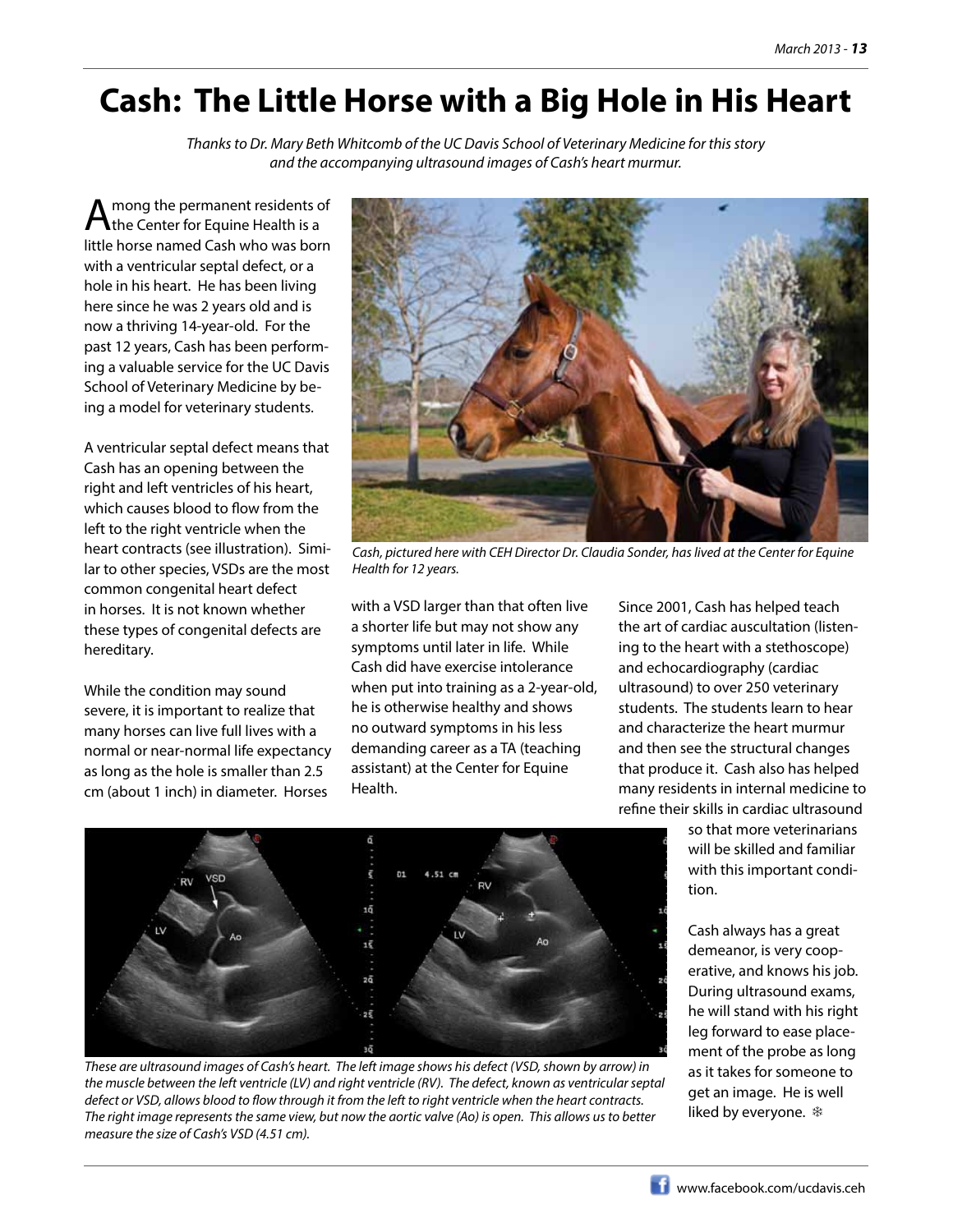## **Cardiology Service at the William R. Pritchard Veterinary Medical Teaching Hospital (VMTH)**



**The Cardiology Service** at UC Davis has board-certified veterinary cardiologists, residents-in-training and a highly skilled technical staff dedicated to providing compassionate care to animals with known or suspected heart disease. Faculty on the Service include Dr. Leigh Griffiths, Service Chief, and Dr. Joshua Stern.

Many patients are dogs and cats, but the Service regularly examines horses and other species. Common reasons for seeking the expertise of a cardiologist include heart murmur, irregular heart beat, respiratory (breathing) problems, exercise intolerance, and weakness or fainting. Routine evaluations include the history and review of prior records, physical examination, an electrocardiogram, and an echocardiogram (cardiac ultrasound).

**Appointments for horses may be made by calling the Large Animal Clinic at (530)752-0290.** Appointments are usually for Tuesdays and Thursdays, but other arrangements may be made on an individual basis. Referring veterinarians are encouraged to discuss a case with one of the cardiology faculty or residents on duty prior to the appointment if possible. Owners are asked to bring any available records or results of prior examinations for review and comparison.

# **One More Word About Miniature Horses**

**In our December 2012** *Horse Report* on Miniature Horses, we failed to include the American Miniature Horse Association (AMHA) among the organizations devoted to small equines. AMHA is the world's leading Miniature Horse registry, with nearly 200,000 horses and more than 12,000 members in 38 countries and provinces. Founded in 1978, AMHA promotes the breeding, use and perpetuation of a standard of equine excellence in miniature, separate and apart from ponies and other small equine. Horses registered with AMHA must meet the Association standard of perfection and cannot exceed 34



inches in height at the withers as measured from the last hairs of the mane. For more information, please visit their website at **www.amha.org**.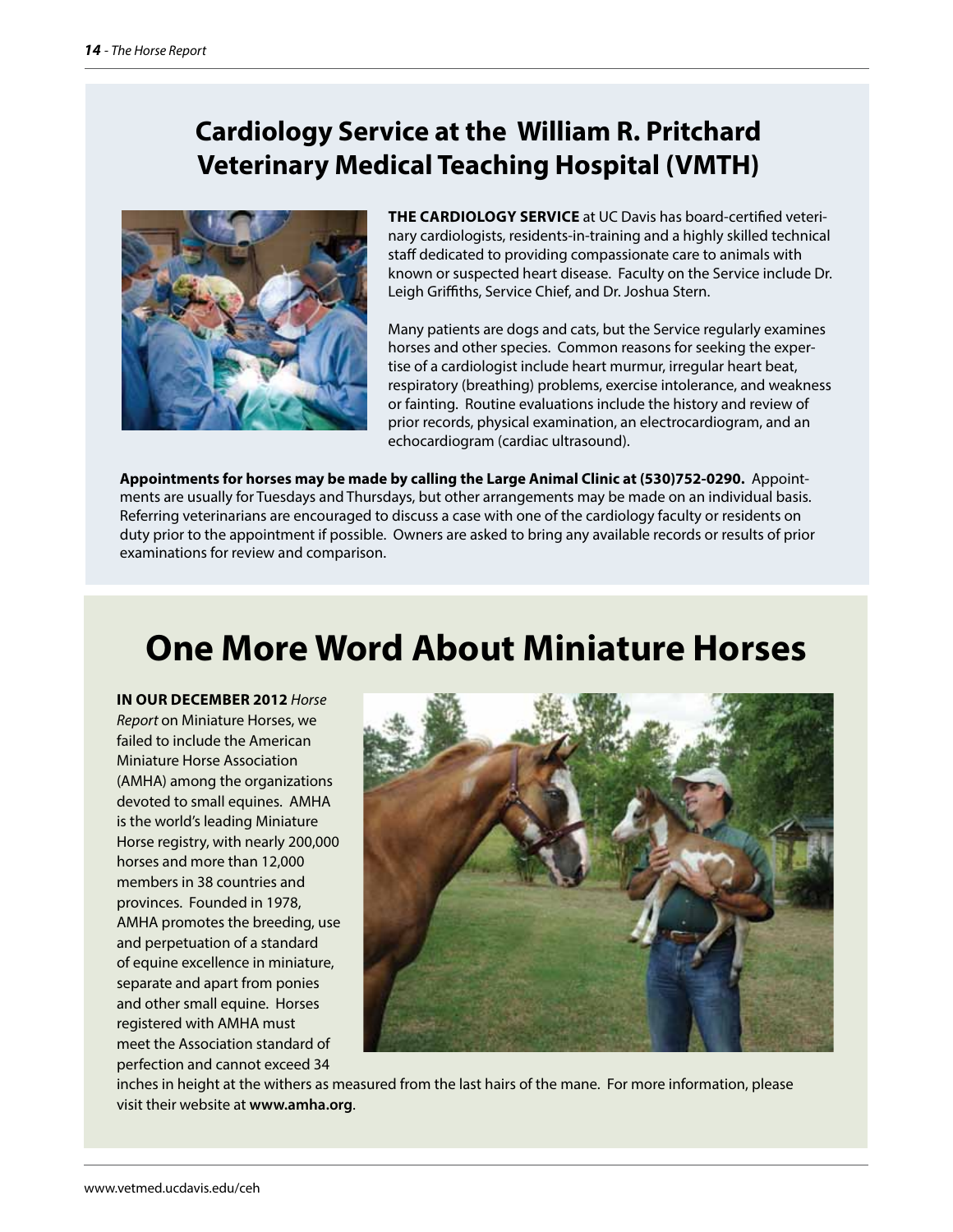# **Oleander Poisoning: The Preventable Illness**

leander is an evergreen shrub that seems to grow everywhere in California—in yards, parks and along freeways. It is often grown as a hedge that can reach up to 20 feet tall. The leaves are thick, leathery and dark green. White, pink or yellow flowers that are sweetly scented grow in clusters at the end of each branch.

Oleander is one of the most poisonous plants and contains numerous toxic compounds, many of which can be deadly to people and animals. *It is especially dangerous to horses, as it is sweet. Symptoms of a poisoned horse include severe diarrhea, colic and abnormal heartbeat.* 

The primary toxins in oleander are cardiac glycosides, which affect the heart. Cardiac reactions consist of an irregular heart rate, sometimes characterized by a racing heart that subsequently slows to below normal further along in the reaction. The heart may also beat erratically with no sign of a specific rhythm. Other toxic effects include nausea, excess salivation, abdominal pain, diarrhea (sometimes with blood), kidney failure and colic in horses. Poisonings from this plant can also affect the central nervous system and cause drowsiness, tremors, seizures, collapse, and even coma that can lead to death.

Several years ago, a sick fouryear-old Standardbred racehorse was brought to the William R. Pritchard Veterinary Medical Teaching Hospital. The owner reported that it had stopped

eating the day before and was clearly unwell. The horse appeared to be in shock, judging from the color of its mucous membranes, a heartbeat racing at 160 beats per minute (bpm), and a slightly elevated temperature. (Normal heartbeat for a horse is 28 to 44 bpm.) It also had significant discomfort from ileus—a condition in which the bowel does not move the contents at normal rates of flow because of lack of neuromuscular control. The ileus had caused a backward flow of fluid and intestinal contents back into the stomach. Since horses cannot vomit, this poses a serious problem. To treat this condition, a nasogastric tube was inserted into the horse to drain the accumulating fluid while tests were performed to determine the underlying problem.

An electrocardiogram (ECG) revealed that the horse had ventricular tachycardia, which is an irregular and overly rapid heartbeat. Pleural effusion—fluid in the chest around the lungs—and pericardial effusion fluid around the heart—were signs that the horse's heart was failing. This condition was treated as an emergency with lidocaine administered intravenously to slow the heart rate. Eventually the heart rate was brought down to 60 bpm, substantially closer to the normal rate of 40 bpm than before, and the arrhythmia was converted to a normal sinus rhythm.

Blood work and urinalysis results then indicated a build-up of toxins and renal failure. By now, the



*Just four oleander leaves (shown above) can kill an adult horse. This plant is just as deadly dry as it is live.*

horse was quite weak and was staggering. It was immediately put on intravenous fluids to flush out the toxins and eventually was stabilized. Meanwhile, testing continued to determine the exact cause of illness.

The diagnosis of toxicity was confirmed by laboratory tests, which showed the presence of oleander in the blood, feces and stomach fluid. The owners of the horse had not realized that the pasture the horse had been turned out in days before was surrounded by oleander. Fortunately, this story has a happy ending. With continued intensive treatment and supportive care, the horse began to recover and was eventually released from the VMTH. Three months after this incident, the owner reported that the horse was doing very well and was back in training.

Not every case ends this well, so remember that preventing exposure to oleander is by far the best course of action for your horses and other animals. ❄